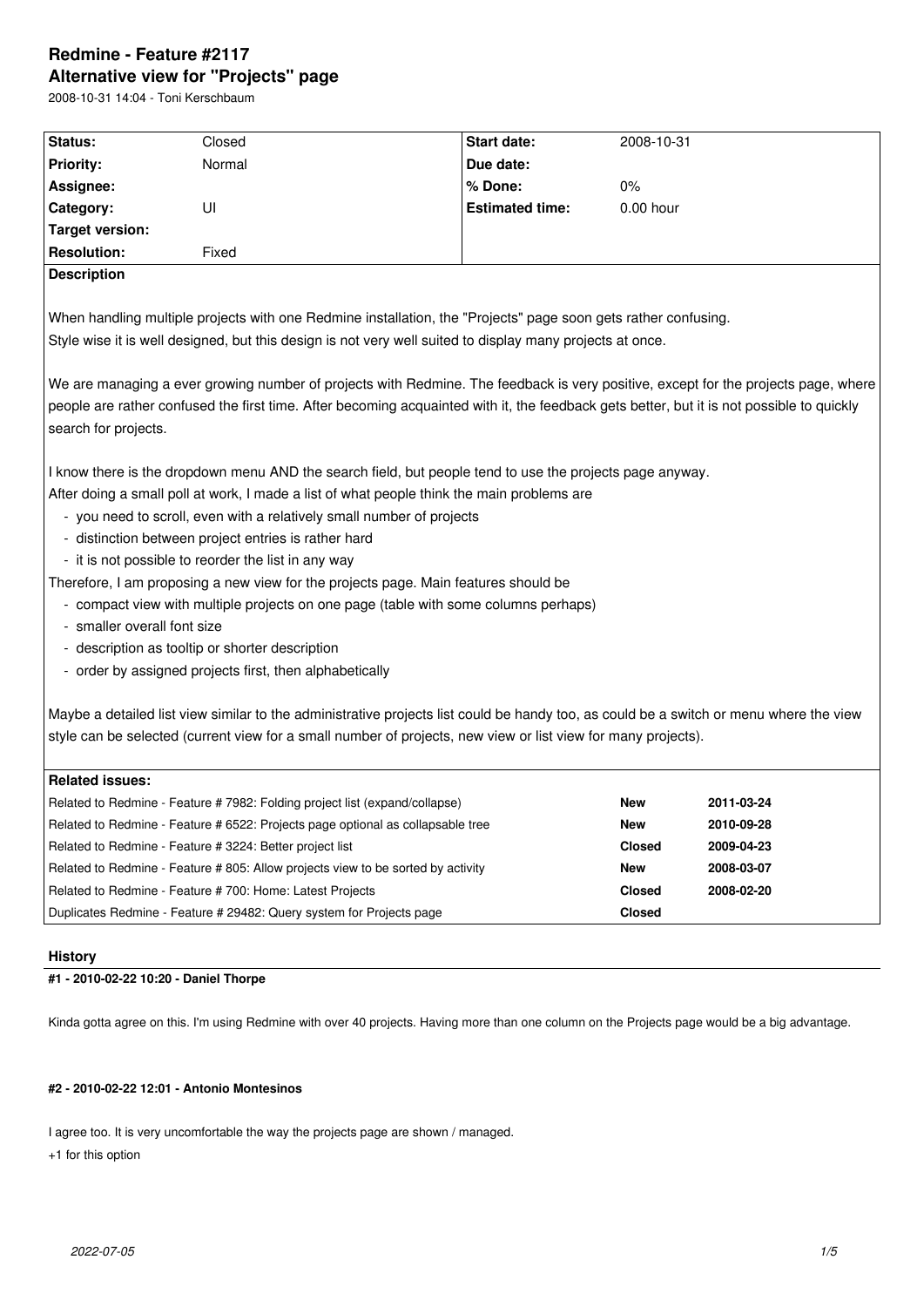$+1$ 

#### **#4 - 2010-02-22 20:21 - Anonymous**

+1

Maybe to list subprojects in one line with decreasing font size as the level gets deeper?

### **#5 - 2010-02-23 03:13 - Jeffrey Jones**

I would have thought a grid layout would be easiest. Each main project is one Grid-box and all subprojects are listed underneath inside that grid-box in roughly the same manner as now.

I think that would provide a reasonable use of space. For example:

| Main Project1 Main Project2 |  |  |  |  |
|-----------------------------|--|--|--|--|
|                             |  |  |  |  |
| ∣ Sub-2                     |  |  |  |  |
| ∣ Sub-sub 3 I               |  |  |  |  |
|                             |  |  |  |  |
| Main Project3 Main Project2 |  |  |  |  |
| l Sub-1                     |  |  |  |  |
| Sub-sub2                    |  |  |  |  |
|                             |  |  |  |  |
|                             |  |  |  |  |

\_\_\_\_\_\_\_\_\_\_\_\_\_\_\_\_\_\_\_\_\_\_\_\_\_\_\_\_\_

Or something along those lines. Bonus point is that those with large screens see more projects on screen at anyone time (floated div grid)

## **#6 - 2010-05-14 09:56 - Pedro Gutierrez**

Something must be done wrt this. It is a little bit annoying

### **#7 - 2010-05-14 10:14 - Eraldo Girardi**

+1 Same things I heard from my users

**#8 - 2010-08-24 19:32 - loic Le Gallou**

+1. Agree.

**#9 - 2010-08-25 02:26 - Terence Mill**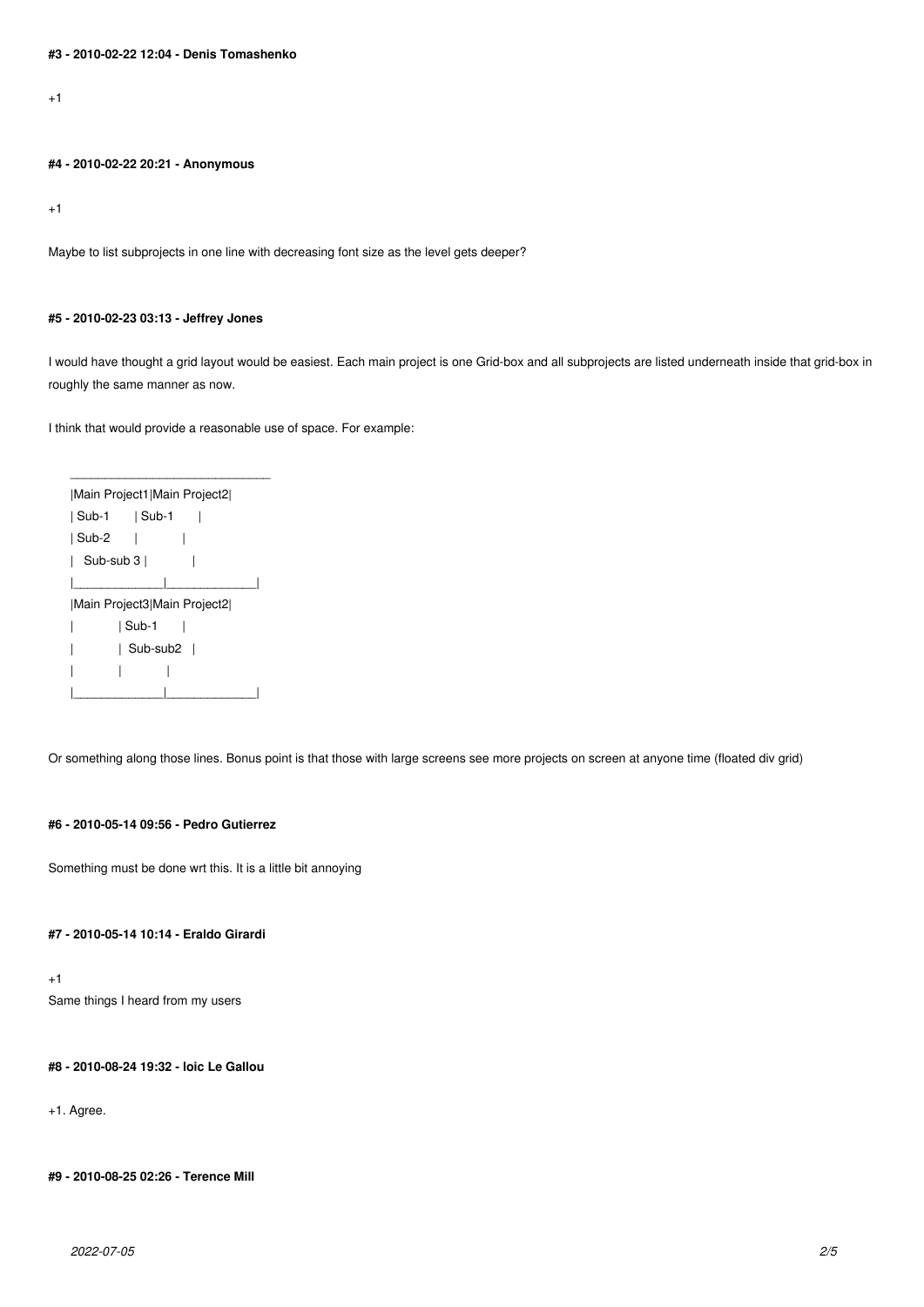### **#10 - 2010-10-29 13:12 - Patrick Meidl**

#### +1

also I totally agree with Terence Mill, the projects list in administration would be a much better starting point for me.

what I would also like to suggest is to add direct links to different tabs of a project (e.g. to directly to Issues or Wiki from the global project list).

### **#11 - 2010-11-02 09:06 - Frank Helk**

How about making it similar to the tickets list ... various filters, custom sorting, choice of fields to display (or not), and a way to store those settings. Along with a way to collapse the subproject tree branches.

#### **#12 - 2011-02-05 18:35 - Pompapathi Gadad**

+1

I agree with Frank Helk... projects page similar to tickets list will be very useful.

#### **#13 - 2011-03-24 11:07 - Christian Ziegelt**

#### +1

Same things for me.

Is there any progress in this matter ? Anyone did something with the ideas ? any plans how to go on in this ? Any Help needed by doing the changes ?

### **#14 - 2011-05-25 21:02 - pasquale [:dedalus]**

+1

### **#15 - 2011-05-30 01:18 - Dave Lowndes**

+1 (where's the damn vote button?)

I want a favorites so I can pick and choose my short project list rather than have it automated with projects I'm involved in (but not active in).

# **#16 - 2013-01-07 20:26 - Denis Peplin**

Simple projects table plugin: https://github.com/denispeplin/redmine-projects-table

Not sure it is really useful at the moment, but can be a good starting point.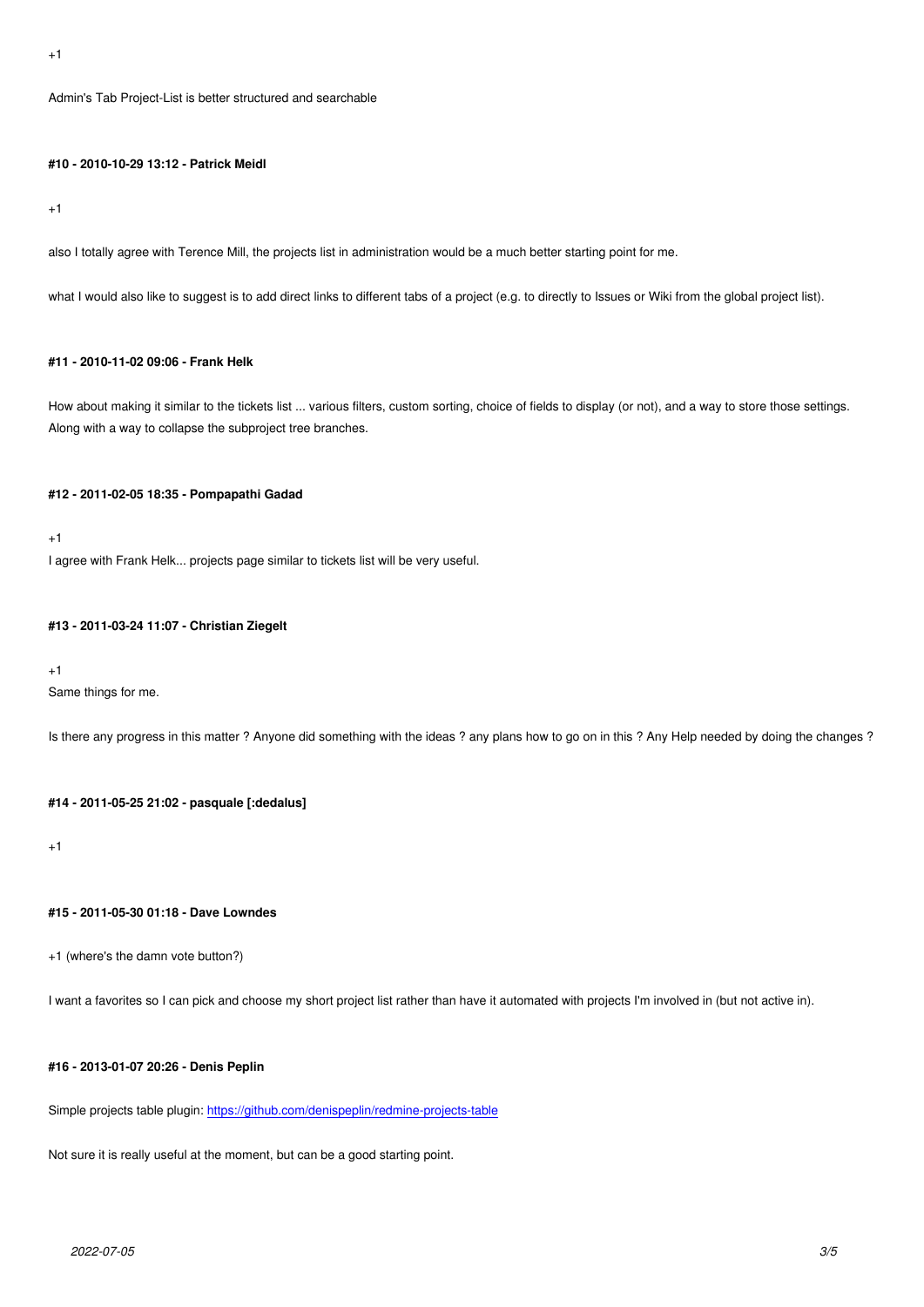The simple table plugin does a nice job of compressing the list, which might be enough to 'solve' this page for a lot of people.

There's also a plugin called project accordion. It isn't quite as compressed, but it's a collapsible view of projects, so you only see the top level until you start clicking through.

Either goes a long, LONG way toward addressing layout concerns, but honestly, these need to be built into Redmine so we don't lose them as plug-in developers move to other things in life in the future (DMSF, I'm looking at you).

#### **#18 - 2013-01-10 16:51 - Denis Peplin**

Plugin ProjectTable updated, now it seems good enough to really replace default Projects view for those, who don't wont anything more complex, that default Projects page, but wants to see it more compact.

I've registered plugin in catalog: http://www.redmine.org/plugins/projects\_table

### **#19 - 2013-08-12 12:55 - Jacob [Skinner](http://www.redmine.org/plugins/projects_table)**

+1 here for native support...... is this being looked at still or what?

Issue staus is 'new' from 5 years ago and is a serious limitationto the top level view of Redmine

#### **#20 - 2013-08-14 11:00 - Frank Helk**

+1 for native support, too.

#### **#21 - 2013-08-14 11:05 - minkbear minkbear**

+1 too.

### **#22 - 2014-09-22 09:05 - Toshi MARUYAMA**

*- Related to Feature #805: Allow projects view to be sorted by activity added*

### **#23 - 2014-09-22 09:05 - Toshi MARUYAMA**

*- Related to Feature #700: Home: Latest Projects added*

### **#24 - 2015-07-03 19:07 - Zer Guz**

+1 Should be more similar to administrative projects list

#### **#25 - 2020-02-15 16:12 - Marius BALTEANU**

*- Duplicates Feature #29482: Query system for Projects page added*

# **#26 - 2020-02-15 16:14 - Marius BALTEANU**

*- Status changed from New to Closed*

*- Resolution set to Fixed*